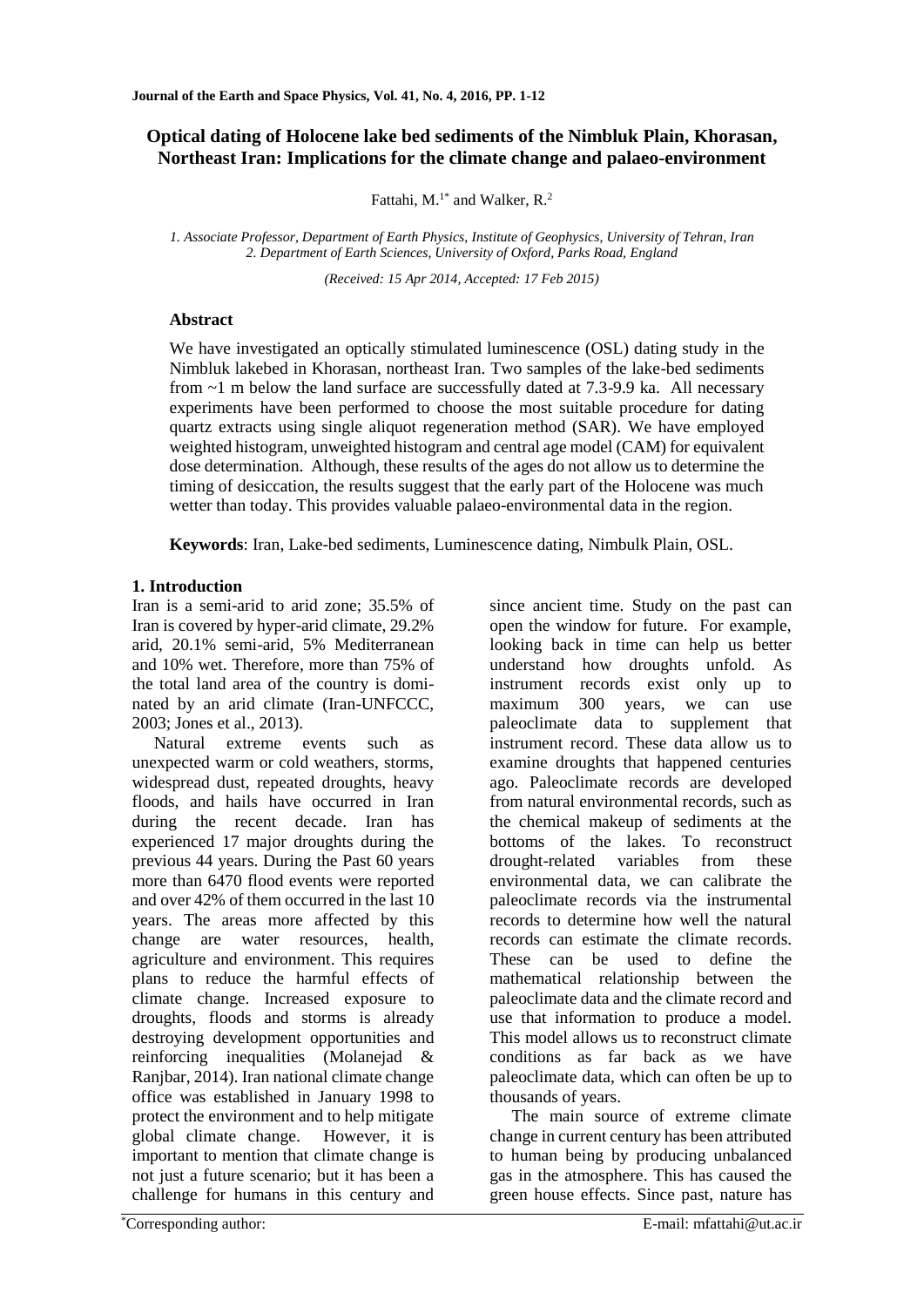been responsible for climate change. The variations of the sun-earth geometry related to changes in excentricity, (100 ka), obliquity (40 ka) and precession of the earth's orbit (23 ka) during the Milankovitch chron (Fig. 1), has correlated with the timing of climate change (Berger, 1994). The socalled Dansgaard-Oeschger events (Dansgaard et al., 1993; Johnsen et al., 1992), the Heinrich events or the 8.2 ka event (Rohling and Pälike, 2005) are some other natural effects. While global event during quaternary have been identified mainly using Oxygen isotope values  $(\delta^{18}O)$ of deep sea sediments and ice cores, evidence of Pleistocene and Holocene climate fluctuations in Iran has been documented in different geomorphic systems. Erosion physical features such as dry riverbeds, alluvial fans, sand dunes, and aeolian deposits all give clues to environmental changes. The extent and level of lakes (e.g., Van Zeist and Wright, 1963; Kelts and Shahrabi, 1986; Djamali et al., 2008; Ramezani et al., 2008), and playas or kavirs (Krinsley, 1970) have also been widely studied as indicators of climatic fluctuations. Pollen and other organisms associated with lake sediments can be used to trace changing conditions to analyze historical records. There have been some studies on past climates in some parts of Iran, attempting to link climate with past environmental conditions in the Late Pleistocene-Holocene. Although, few palaeoclimate proxy data exist for the Holocene in Iran and mainly from

palynological analysis of sediment cores from Lakes (Kehl, 2009), the most complete records of climate change in Iran come from lake cores from the north-west Zagros (Jones et al., 2013), i.e. lakes Zeribar, Mirabad (e.g. vanZeist and Botema, 1977; Griffiths et al., 2001; Stevens et al., 2001, 2006), and Urmia (e.g. Bottema, 1986).

Dry lake basins are a prominent feature on the geography of the desert interior of Iran. They have the potential to contain information on the past changes in the environment of this presently extremely arid region. The timing of lake formation and desiccation in eastern Iran are, however, not well constrained at present.

Walker and Fattahi (2011) built a scenario of evolution of the landscape of eastern Iran through the Holocene using the information of published papers. Due to the importance of lakebed deposition in Nimbulk Plain, they referred to an abstract presented in a meeting in Oxford and reported the brief information of one OSL sample taken from that region. We collected another sample from the same region in a different place. The focus of our study is the Nimbluk valley, which is one of several enclosed basins within Khorasan province in northeast Iran. We provide the results of these two OSL samples. However, given the overall scarcity of palaeo-environmental studies in the interior of Iran, these ages constraint provide useful insight into the environmental changes shaped the landscape.



**Fig. 1.** Schematics of Milankovitch cycles. Milankovitch cycles describe the changes in the way the earth orbits the sun. These changes define the sequence of ice ages and warm periods. 'E' denotes eccentricity (The earth's orbit changes from being nearly circular to slightly elliptical). This cycle is affected by other planets in the solar system and has a period of around 100,000 years. 'T' denotes obliquity (The angle of tilt of the earth's axis changes from 22.1° to 24.5°). This cycle has a period of 41,000 years. 'P' denotes precession (changes in the direction of the axis tilt at a given point of the orbit). Source: Rahmstorf and Schellnhuber (2006).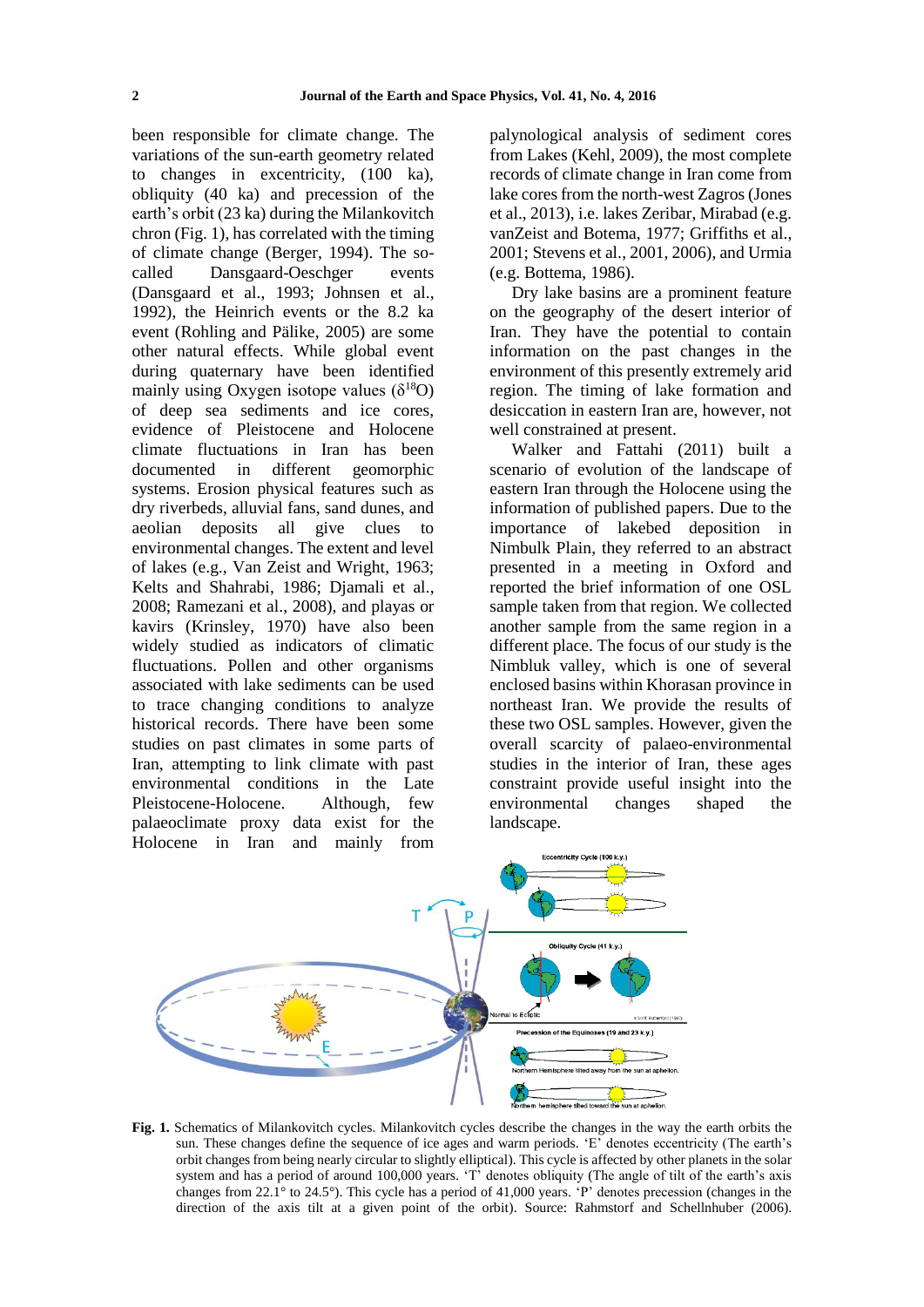Eastern Iran is a land of high mountains surrounded by inhospitable desert depressions. The extremely arid environment across much of the country forces most of the population to inhabit relatively in the narrow fringes of land flanked by high mountains on the one side and by barren desert on the other. Even at the desert margins, the rivers are dry except during rare floods, and agriculture has relied on the Qanat, tapping and distribution of scarce groundwater supplies.

The morphology of eastern Iran was resulted from active faulting and mountain building associated with the Arabia-Eurasia continental collision. Central Iran is moving northwards relative to western Afghanistan at a rate of  $16 \pm 2$  mm/yr (Vernant et al., 2004). This has produced north-south, rightlateral shear in south part of latitude 34°N that surround Dasht-e-Lut (e.g., Walker and Jackson, 2004; Walker et al., 2004; Meyer and Le Dortz, 2007) and east-west, leftlateral, faults that are thought to rotate clockwise around a vertical axis (Jackson and McKenzie, 1984) in north latitude 34°N. The most prominent features of the left-lateral faults are the Doruneh and Dasht-e-Bayaz. The Nimbluk basin has been formed as a consequence of thrust faulting and mountainbuilding around the Dasht-e-Bayaz fault– the main strand of which cuts through the northern part of the basin (Fig. 2).



**Fig. 2.** (a) Shaded-relief SRTM digital topography of the Nimbluk valley. Contours at 10 m intervals are shown for elevations of 1500 m and less. Drainage within the Nimbluk valley flows southwards to Qayen through a narrow canyon. (b) LANDSAT satellite image (band 5) of the same area as in Fig. 2a is shown with ruptures of the Dasht-e-Bayaz earthquake in 1968 (Ambraseys and Tchalenko, 1969; Tchalenko and Ambraseys, 1970; Tchalenko and Berberian, 1975; Berberian, 1976). Light-coloured regions in the valley are outcrops of lakebed sediments. The lakebeds are rimmed by agricultural regions in the area east and southeast Khezri. The margins of the valley are composed of alluvial fans originating from the surrounding mountains. The locations of the Pol Daraz sampling sites are labeled (Fig. 3).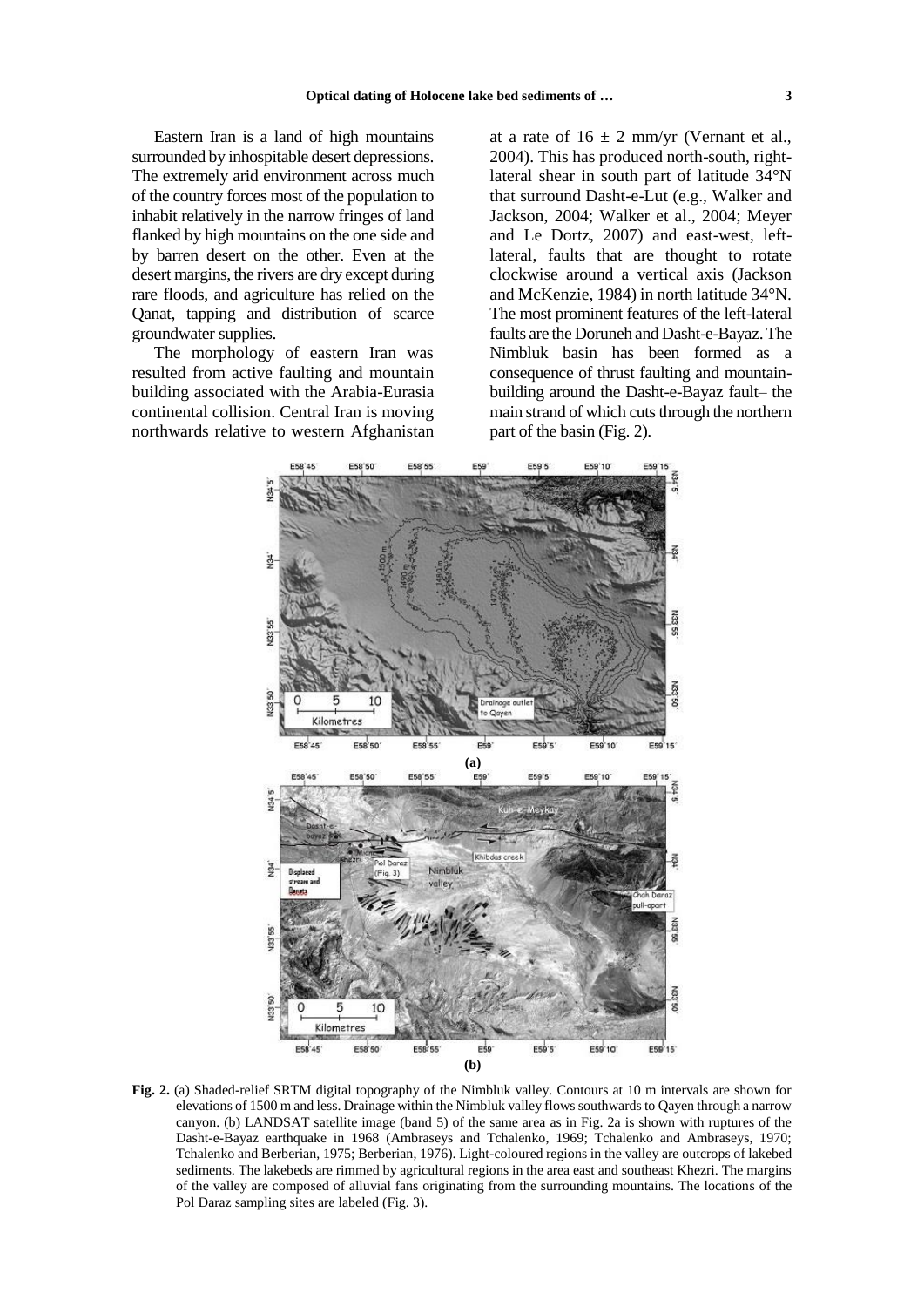### **2. Landscape development in the Nimbluk valley**

Digital topography and LANDSAT satellite imagery of the Nimbluk valley and its surroundings are shown in Figure 2. The low-relief base of the valley is ~30 km wide in a WNW-ESE direction and 15 km wide in a NNE-SSW direction. The base of the valley is not completely flat and there is ~40 m of relief from the lowest elevation point to the margin of lakebed exposure (Fig. 2a). Alluvial fan deposits cover the margins of the valley. Central parts of the valley are covered by light-coloured lakebed marls (visible as light colours in the LANDSAT image; Fig. 2b). A narrow band of agriculture runs along the transition between alluvium and lakebed sediments. Although lakebed deposits outcrop across the major part of the valley, the basin is not closed at the present-day; with drainage instead flowing southwards through a narrow canyon towards the town of Qayen (Fig. 2a). We suspect, therefore, that the Nimbluk basin was once closed, allowing the formation of a lake, which at some point spilled southwards to re-establish an outlet for the drainage.

### **3. Optically-stimulated luminescence (OSL) dating of the Nimbluk lake-bed sediments**

In the north part of the village of Khezri, immediately to the east part of the main Qayen to Gonabad road, sediments of the Nimbluk palaeo-lake are exposed at Pol Daraz (Fig. 3a). Pol Daraz is a low table land, ~8 m higher than the rest of the Nimbluk valley, where it has been uplifted by a small component of vertical slip on the Dasht-e-Bayaz fault.

We collected two samples for OSL dating. A sample of lake-bed sediments (Fig. 3b) was extracted as a single large block with dimensions of ~30 cm on each side from a vertical exposure of fine-grained and homogeneous lake-bed sediments (the location of this sample, DB1, is 34:02:02.4 N; 58:49:56.6 E; Altitude 1540 m, see Fig. 3b). Another sample was collected by driving 50-mm-diameter opaque satinless steel tube into cleaned lake deposit (the location of this sample, DB2, is 34:02:04.0N; 58:49:51.2E; 1554 m; Fig. 3c). Both samples were covered by black plastics

and transferred to the dark room in the Institute of Geophysics.

Under subdued red light in the laboratory, the outside, with light exposed, some parts of the block sample, DB1, were trimmed and removed. Two centimetres from both sides of tube sample, DB2, which could be exposed to light was separated and used for moisture measurement. The rest was used for equivalent dose determination. A portion of both samples were wet-sieved to separate the 90-150 µm grains and immersed for two days in 1 N HCl to remove carbonate, followed by one day immersion in  $H_2O_2$  to remove organic material. The procedure was followed by heavy liquid separation. The grains were then treated with 48% Fluorosilicic acid for 45 min in order to remove feldspar. The quartz separates were mounted as a monolayer (approximately 5 mg/disc) on 10 mm diameter aluminium discs (aliquot) using a silicon spray as adhesive.

All the experiments reported here were carried out in Oxford University luminescence lab using a Risø (Model TL/OSL-DA-15) automated TL/OSL system (fitted with a90Sr/90Y beta source delivering ∼5 Gyr min<sup>-1</sup>) equipped with a blue (= 470 nm) diode  $\arctan(p = 24 \text{ mW cm}^{-2})$  as stimulation sources. The intensity of light incident on the sample was about 400mWcm−2. OSL was detected using an Electron Tubes bi-alkaline PMT. Luminescence was measured through 7 mm Hoya U-340 filters.

Quartz grains were dated with OSL using the single aliquot regenerative-dose (SAR) protocol (Table 1). SAR (Murray and Wintle, 2000) uses the luminescence signal from a test dose administrated after the regeneration dose luminescence measurement to monitor, and then correct for, any sample sensitivity changes during the measurement process. The fundamental assumption in SAR protocol is that if a plot of regeneration dose OSL (Lx) vs. test dose OSL (Tx) shows a straight line that passes through the origin, the sensitivitycorrection procedure will work properly. We checked sensitivity changes of the quartz extraction of the sample, DB1, by repeated (8 times) cycles in SAR procedure with a repeated fixed regeneration and test dose. It showed a linear relationship which passed through the origin.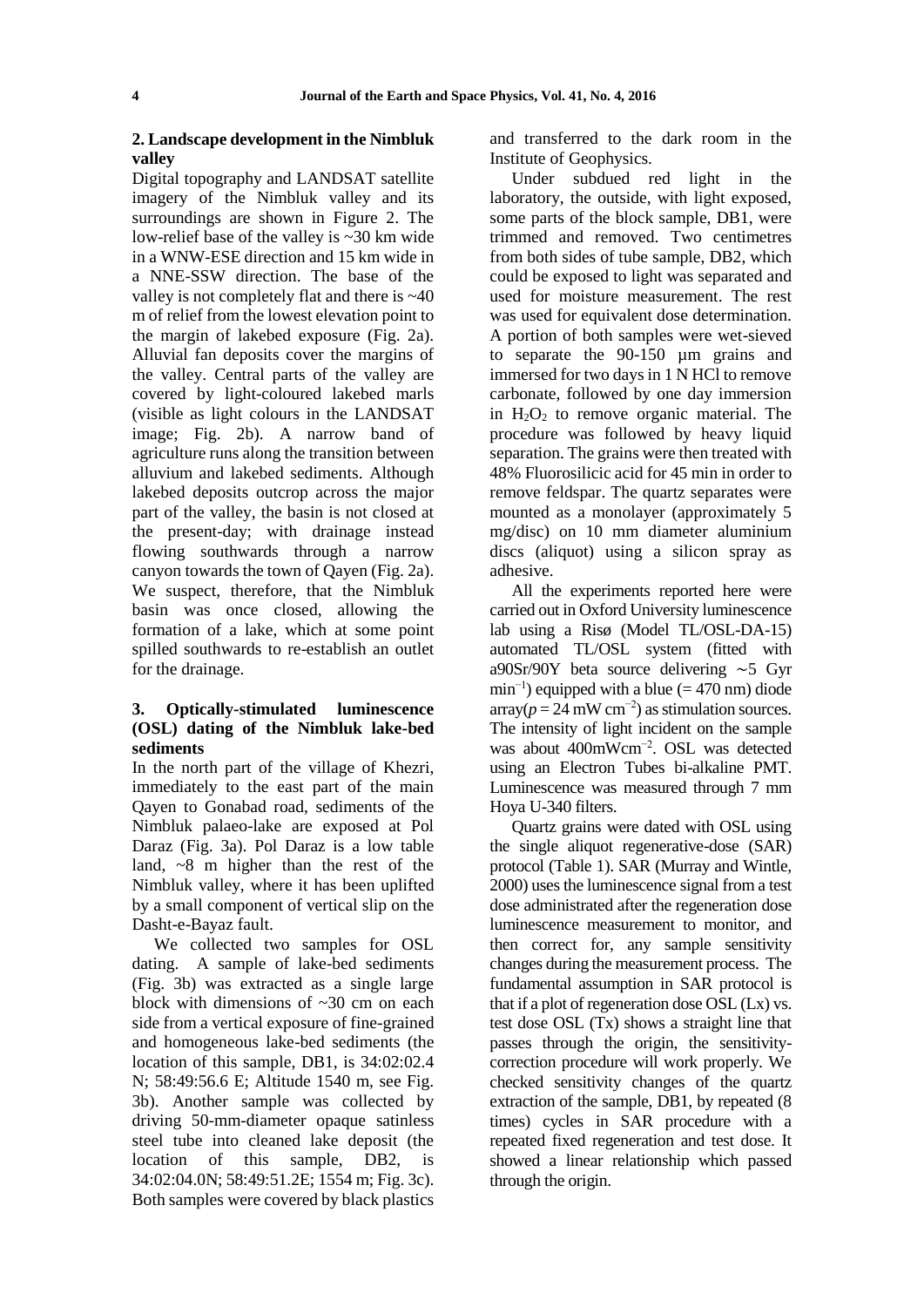

**(a)**



- **(b)**
- **Fig. 3.** (a) Field Photograph shows lake-bed sediments of the Nimbluk basin at Pol Daraz and the mountain in the distance as scale. It also shows the DE2 OSL sample location (b) Field photograph shows an exposure of finegrained fluvial deposits at the DE1 OSL sampling location. The height of the fault scarp is ~8 m (see figures in the distance for scale). The DE1 was taken from the wall of a small excavation into the scarp.
- **Table 1.** Generalized single aliquot regenerated sequence and outline of the steps involved in the SAR method. \*Observed Lx and  $T_x$  are derived from the initial IRSL signal (2 s) minus a background estimated from the last part of the stimulation curve. In corrected natural signal  $N = L_0/T_0$ ; in corrected regenerated signal  $R_x=L_y/T_x$  (x=1-5). Note that in step 2, the sample has been heated to the pre-heat temperature using TL and held at that temperature for 10 s.

| Step | Treatment 1                      | $*Ob$       |
|------|----------------------------------|-------------|
|      | Give dose                        |             |
|      | Pre-heat (TL $200-300$ °C)       |             |
|      | Stimulation (at $120^{\circ}$ C) | $L_{\rm X}$ |
|      | Give test dose                   |             |
|      | Cut-heat (TL $120-260$ °C)       |             |
| h    | Stimulation (at $125^{\circ}$ C) | $T_{x}$     |
|      | Return to 1                      |             |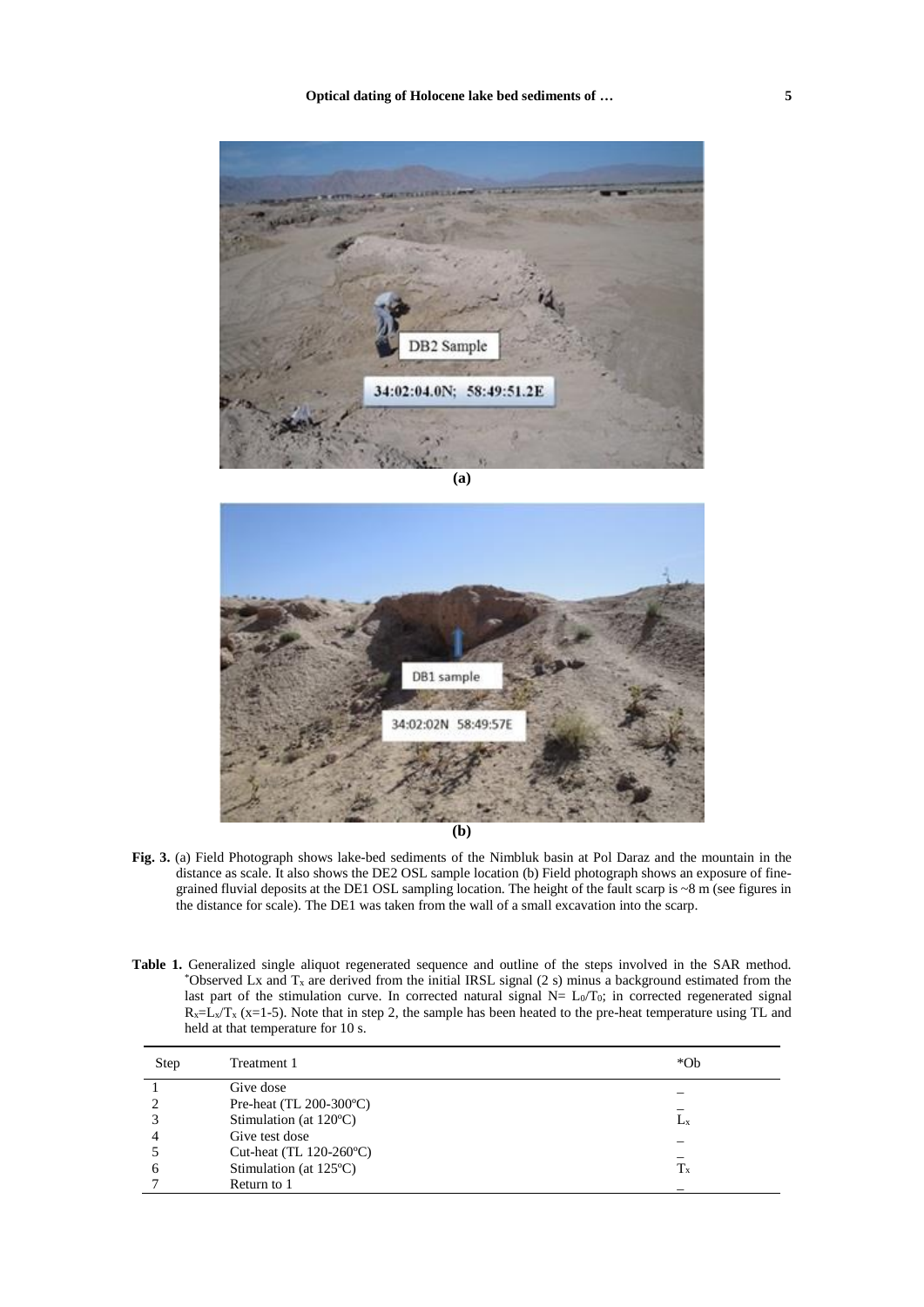To investigate the saturation of luminescence signal of sample, DB1, the SAR protocol using 9 different regenerative doses were performed. It is clear from Figure 4 that a natural dose of >100 Gray (Gy) could be accurately measured before saturation. To test thermal transfer of charge into the OSL traps as a result of preheating (e.g., Rhodes, 2000), the natural aliquots were stimulated at room temperature and OSL was measured for 100 sec, with more than 4 hours delay between stimulations (to empty the rapidly bleaching test). Very low OSL signal (2% of the natural) was observed for the second measurement. This suggests that thermal transfer is not an effective

source of uncertainty in these aliquots.

Dose recovery tests were carried out to provide a method to determine whether the overall effects of sensitivity changes had been properly corrected for. Three aliquots of sample, DB1, were used for each preheat or cut heat temperature. After depleting the natural signal, each aliquot was given ~24.66 Gy of beta dose and this dose was measured using the SAR procedures. Cut heat was initially fixed at 220ºC for 10 s and pre-heat had changes between 200 to 300ºC. Then, the pre-heat was fixed at 260ºC and the cut heat varied between 120-260ºC. The SAR procedure successfully recovered the lab dose at different temperatures (Fig. 5).



**Fig. 4.** Growth curve with Natural OSL decay curve. The first regenerative dose was repeated in the end of measurement (filled circle). Recuperation is close to zero and is shown as filled triangle. The test dose was 7 Gy. The natural OSL decay curve is shown inset. Error bars are too small to show.



**(b)**

**Fig. 5.** Dose recovery test. (a) The cut heat was fixed at 220ºC and sample temperature was 125ºC. (b) The pre heat was fixed at 260ºC and sample temperature was 125ºC. The ratio of measured to given dose is shown as filled circles and the recycling ratios (R5/R1) of each temperature as open circles. Error bars are too small to show.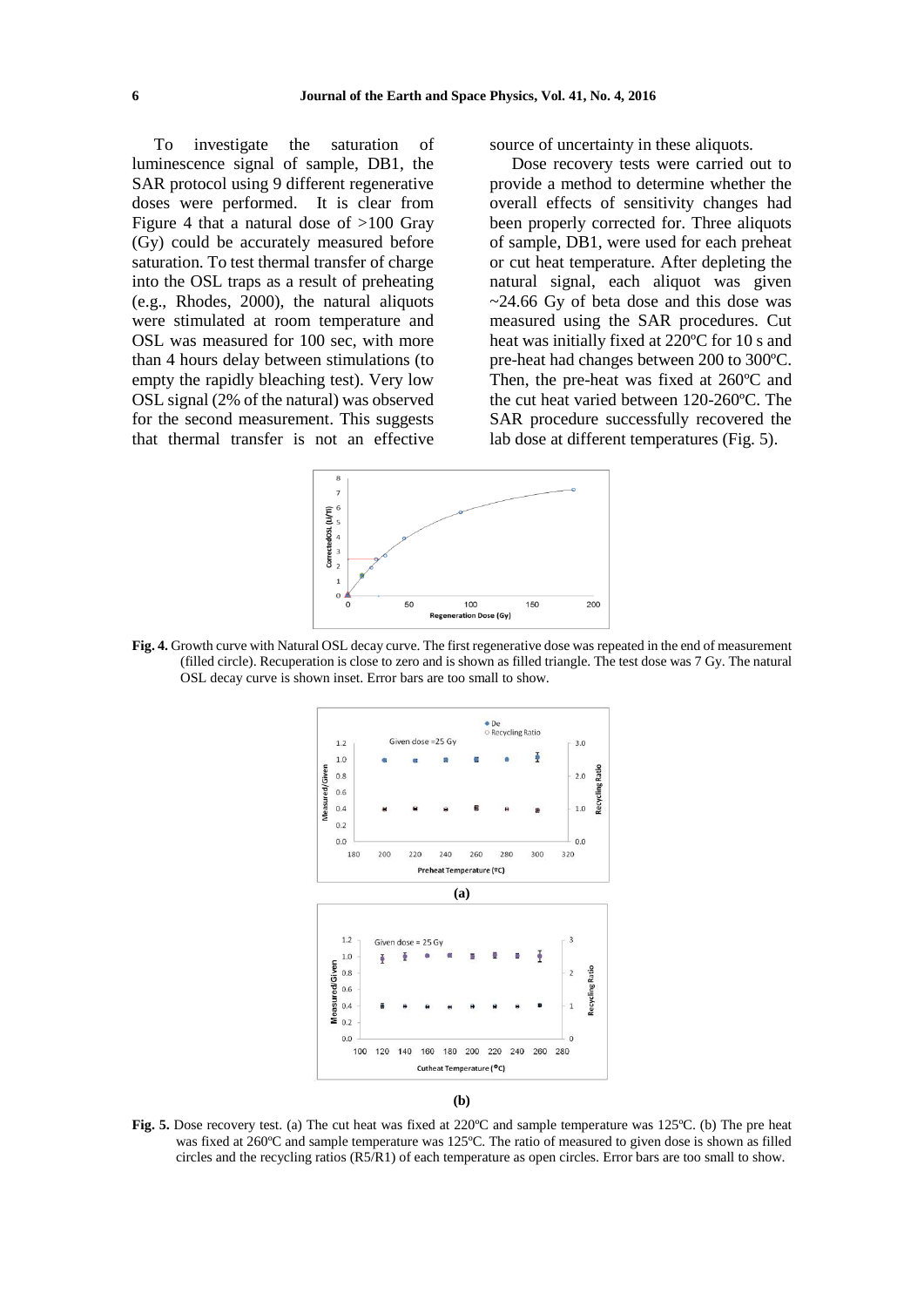

**Fig. 6.** Plot of equivalent dose as a function of pre-heat temperature. (a) The cut heat was fixed at 220°C and sample temperature was 125°C. The line is presented to show the accepted value of  $D_e$  (24.7  $\pm$  2.7 Gy) for age determination. The scattering of De measured for each pre-heat temperature is shown by large variability in the error bars. The Equivalent doses are shown as filled circles and the recycling ratios (R5/R1) of each temperature as open circles.

The average ratios of observed to given dose for preheat platue and cut heat platue were  $1.002 \pm 0.020$  and  $1.003 \pm 0.036$ , respectively. These results showed that the overall effects of sensitivity changes (arising from possible changes in both electron trapping and luminescence recombination probabilities) are corrected. To determine the appropriate thermal pre-treatments in the SAR (Table 1), pre-heat platue was carried out. Figure 6 shows an apparently constant De in the temperature range 200-300ºC with the relevant recycling ratios (R5/R1) close to unity (Average  $1.036 \pm 0.036$ ) for sample, DB1. Based on the above experiments, a pre-heat temperature of 260ºC (Step 2 in Table 1) and a cut heat of 220° (Step 5 in Table 1) were selected for De determination.

Twenty two and Twenty six medium size aliquots of samples, DB1 and DB2, respectively, were prepared and measured using the optimised SAR protocol. Following the measurement of the naturally acquired dose, a dose-response curve was constructed from five dose points including three regenerative doses (8, 16 and 26 Gy), and a zero dose. A replicate measurement of the lowest regenerative dose was carried out at the end of each SAR cycle. The first 2 seconds of the OSL decay curve was used for the signal, and the final 15 s of the OSL decay curve was used as a background for all measurements. The D<sup>e</sup> was determined by interpolation and the sensitivity was

corrected by dividing  $L_x$  by  $T_x$ .

No aliquot produced significant recuperation signals and all produced recycling ratios between 0.90 and 1.10. Figure 7 shows the equivalent dose measurement of sample, DB1, as the total radiation dose required to replicate the natural OSL signal. This is calculated by three statistical methods using Analyst for each of the aliquots. The results using the histogram, weighted histogram, and radial plot are similar but not identical (294.5  $\pm$ 36.77 s,  $301.7 \pm 38.79$  s, and  $299.39 \pm 7.76$ s). The tight clustering of equivalent dose measurements suggests that the assumption of complete solar resetting on deposition is valid in this case.

The dose rate was calculated from ICP mass spectrometer measurements of U, Th and <sup>40</sup>K for the sample DB1. The dose rate for the sample DB2 was calculated from the data acquired by field gamma spectroscopy. Full preparatory and analytical procedures are described in Fattahi et al. (2006). The total dose rate (from U, Th and  $40K$  content and corrections for cosmic ray and moisture contents) was calculated and presented in Table 2.

The calculated mean OSL age for the lake-bed samples using the equivalent doses provided by different statistical methods is presented in Table 3. The minimum and maximum ages provided by all methods are 7.3 and 9.9 ka, respectively.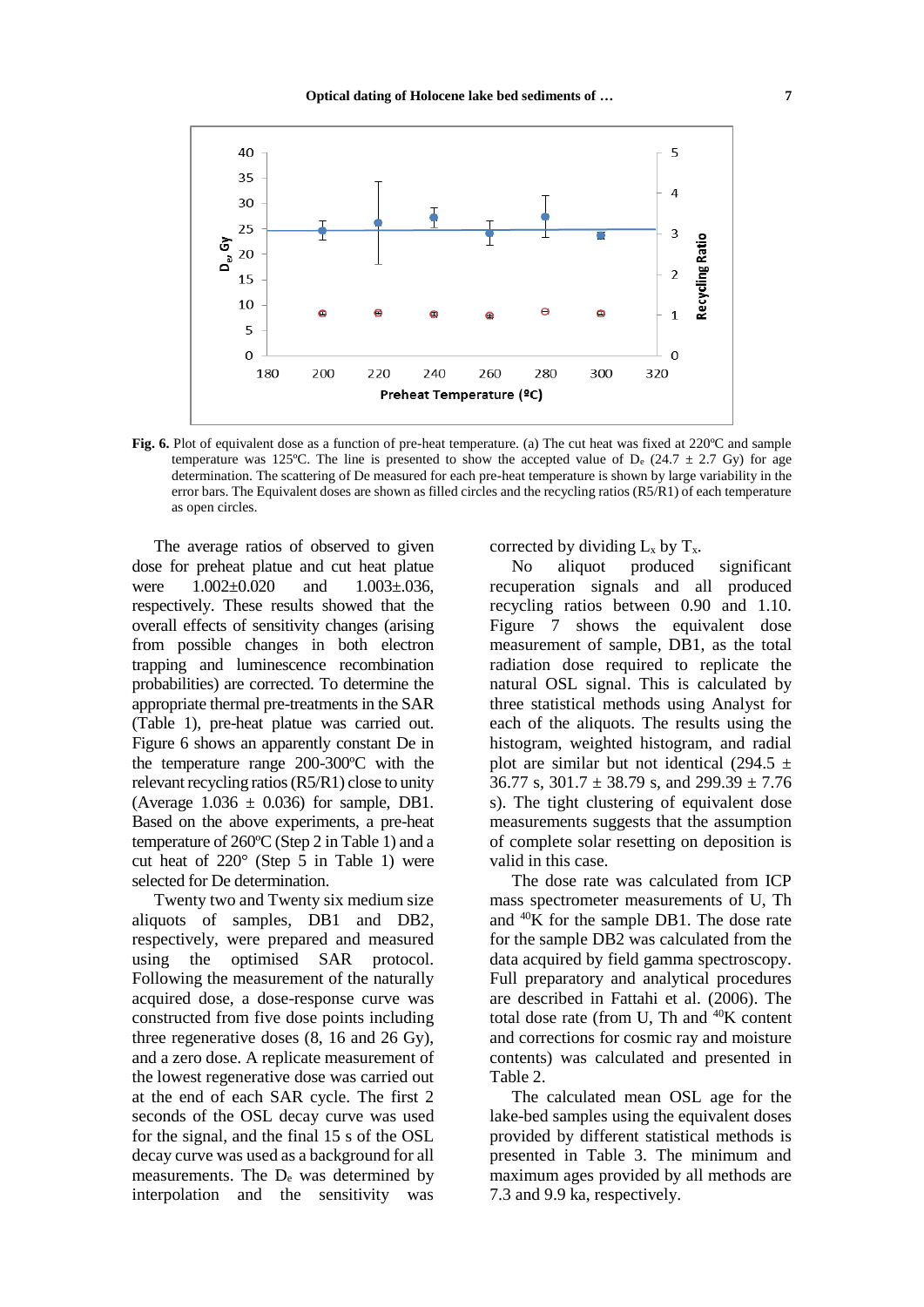**Table 2.** The values used to calculate annual dose rate from Dasht-e-Bayaz, northeast Iran. Uncertainties are based on the propagation, in quadrature, of errors associated with individual errors for all measured quantities.

| Sampl<br>$\boldsymbol{e}$ | Grain<br>$(\mu m)$ | Wate<br>r(%) | Depth<br>(m) | $K(\mathcal{C})$   | $U$ (ppm)      | Th (ppm)           | Cosmic<br>(Gv/ka)  | Dose rate<br>(mGv/vr) |
|---------------------------|--------------------|--------------|--------------|--------------------|----------------|--------------------|--------------------|-----------------------|
| DB1                       | 90-150             | 5            | 1.25         | $1.42 \pm 0.01$    | $3.2 \pm 0.01$ | $7.20 \pm$<br>0.01 | $0.21 \pm$<br>0.13 | $2.82 \pm$<br>0.16    |
| DB <sub>2</sub>           | 90-150             | 5            | 1.5          | $1.27 \pm$<br>0.01 | $2.03 \pm 0.1$ | $6.88 \pm 0.1$     | $0.22 \pm$<br>0.13 | $2.38 \pm$<br>0.15    |





(b)



(c)

**Fig. 7.** Dose distribution diagrams for 23 aliquots of quartz grains from the Pol Daraz sample presented in (a) (as a weighted histogram), (b) (as a Histogram) and (c) (as radio plot) figures. The x-axis for above and middle figures is in seconds of exposure to a beta source delivering a dose of ~5 Gy per minute (see Fattahi et al., (2006) for further details).

**Table 3.** The values used to calculate luminescence ages employed three different statistical methods, weighted mean, Unweighted mean, and Central age model.

|                       | De(Gy) | $\pm$ | <b>Total</b><br>(Gy/ka) | 土   | Age (ka) | 土   |
|-----------------------|--------|-------|-------------------------|-----|----------|-----|
| <b>Weighted DB1</b>   | 23.9   | 3.1   | 2.8                     | 0.2 | 8.5      | 1.2 |
| <b>Unweighted DB1</b> | 24.5   | 3.2   | 2.8                     | 0.2 | 8.7      | 1.2 |
| CAM DB1               | 24.3   | 1.0   | 2.8                     | 0.2 | 8.6      | 0.6 |
| <b>Unweighted DB2</b> | 21.4   |       | 2.4                     | 0.2 | 9.0      | 0.9 |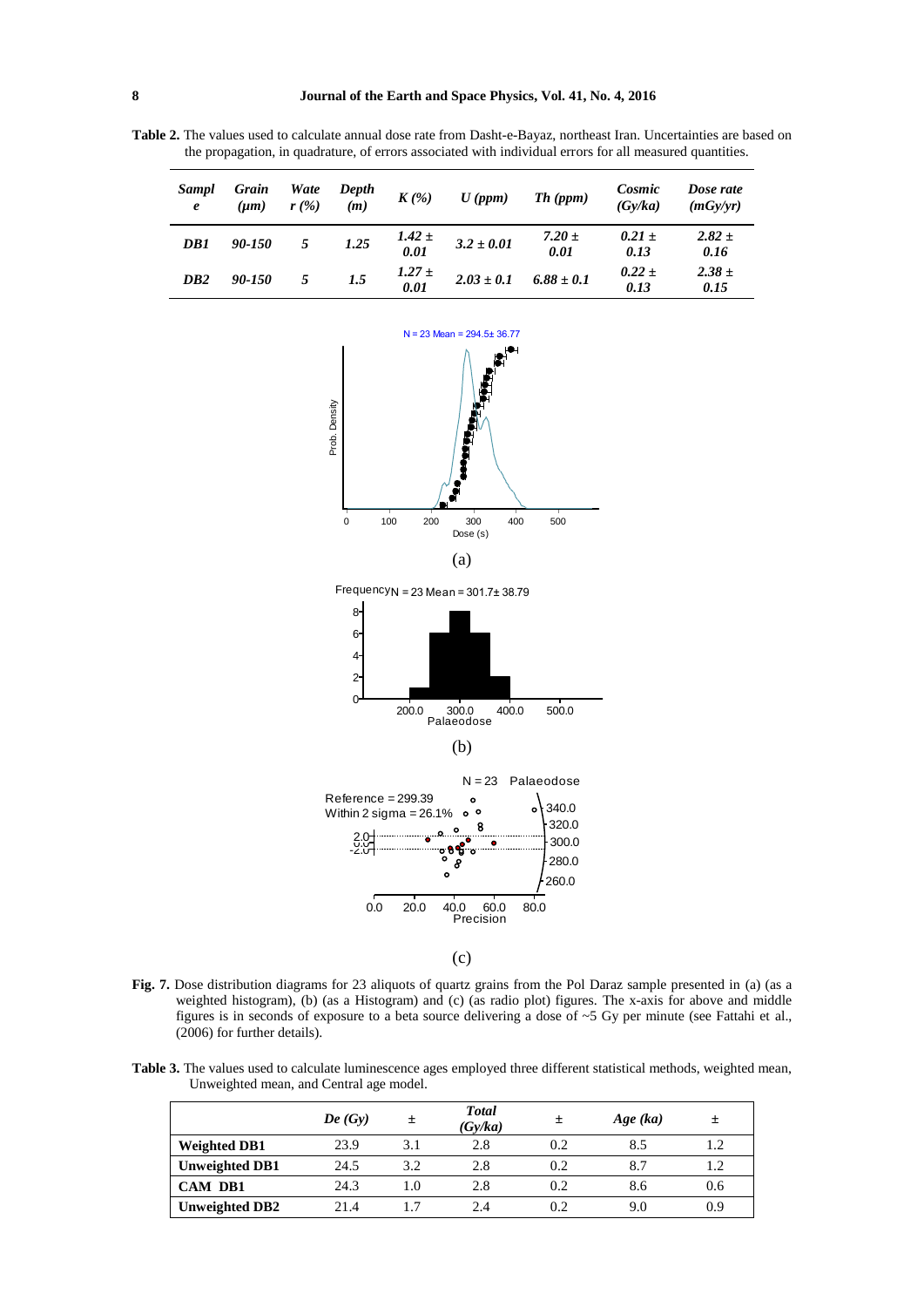### **4. Implications for the palaeoenvironment of NE Iran**

Although being one of the hottest and most arid regions on the Earth at present, the landscape of eastern Iran retains evidence that a much milder and wetter environment existed at times in the geologically recent past.

Last glacial maximum (LGM) was windy and arid in Northeast Iran. This is evident by 12 m loess deposition at Kalate Naderi between ~26-14 ka BP (Karimi et al., 2011); and cold and dry in Ardakan, central Iran, based on the accumulation of 25 m aeolian sand-ramp during ~28.0-18.8 ka BP (Thomas et al., 1997). The final loess deposition lasted until the Early Holocene. This is based on youngest OSL ages around 10 ka in north Iran (Frechen et al., 2009) and around 12 ka in northeast Iran (Karimi et al., 2011). As there is a common acceptance of the close relationship between loess accumulations with dry-cold period, these suggest that the dry period is possibly ended around 10 ka BP in north-northeast Iran.

Therefore, the results of this research have implications for the environmental conditions in eastern Iran in the early Holocene: a region that has very little palaeoclimatic information. The OSL age of 7.3-9.9 ka for lake-bed deposits in the Nimbluk valley show that there was a substantial amount of water in a region that is now arid. We do not have a constraint on the age of the uppermost lake-beds and so do not know the exact age at which the lake desiccation occurred. In addition, we suspect from the morphology of the Nimbluk basin that the desiccation occurred at a time of elevated lake-level, when the waters were able to spill over the enclosing mountains and establish an outlet towards the south. Thus, even if we were able to constrain the age of desiccation we would not be able to constrain the timing of aridification.

However, despite the limitations described above, our data do appear to show that this part of Iran was much wetter in the early part of the Holocene than it is at present. This is also supported by the findings of Walker et al. (2010) and Fattahi et al. (2014). They also suggested that the dry lake bed in south Golbaft, central east Iran was possibly wetter than today in early

to mid-Holocene.

Given the considerable apparent changes in landscape over the last 10 ka, it is possible that important developments in human society within eastern Iran occurred under climatic and environmental conditions that were very different from those seen at the present (Fouache et al., 2008; Schmidt et al., 2011). Climatic records (obtained from cave carbonates‐ collectively termed speleothems) in the eastern Mediterranean and Arabian regions, despite occurring under very difficult climatic regimes, show similar trends towards arid conditions from a peak in rainfall at 7‐8 ka (Bar‐Matthews et al., 1997; Fleitmann et al., 2007).

It is worthwhile considering how changes in the Holocene environment might affect the landscape of eastern Iran. There are few quantitative age data on Holocene landscape features from NE Iran. Fattahi et al. (2006) date the abandonment of alluvial fans at Sabzevar  $(\sim 36^{\circ}15^{\prime}N)$  to  $\sim 9-13$  ka. Fattahi et al. (2007) date an entrenched fan and two incised terraces of the Shesh Taraz river on the Doruneh fault  $(\sim 35^{\circ}15^{\prime}N)$  to  $10.6 \pm 1.3$ ka,  $8.2 \pm 2.8$  ka, and  $7.9 \pm 3.1$  ka. Both of these studies suggest changes in river hydrology and incision in the early Holocene. A separate study from Minab and Jiroft in southern Iran (~27-28°N; Regard et al., 2006) also finds periods of terrace development and fluvial incision in the early Holocene (12.8  $\pm$  1.0 ka, 8.4  $\pm$  1.0 ka, and  $5.6 \pm 0.6$  ka). More recently the abandonment of an alluvial fan near Anar in central Iran to a maximum of 9.4 ka was constrained. The apparent correlation between the periods of abandonment of alluvial fans and river terraces, and the deposition of lakebed sediments, in presently dry regions, may indicate that the periods of alluvial fan abandonment and river terrace development are a response to variations in aridity. Further dating studies in Iran are required to clarify whether this correlation is real. The sedimentary records of lakes and playas in western and eastern Iran and loess-soil sequences in north and central Iran have also shown a strong potential to identify climate signals. However, more studies including high-resolution sampling and dating of these records can provide more detailed information of past climates in Iran.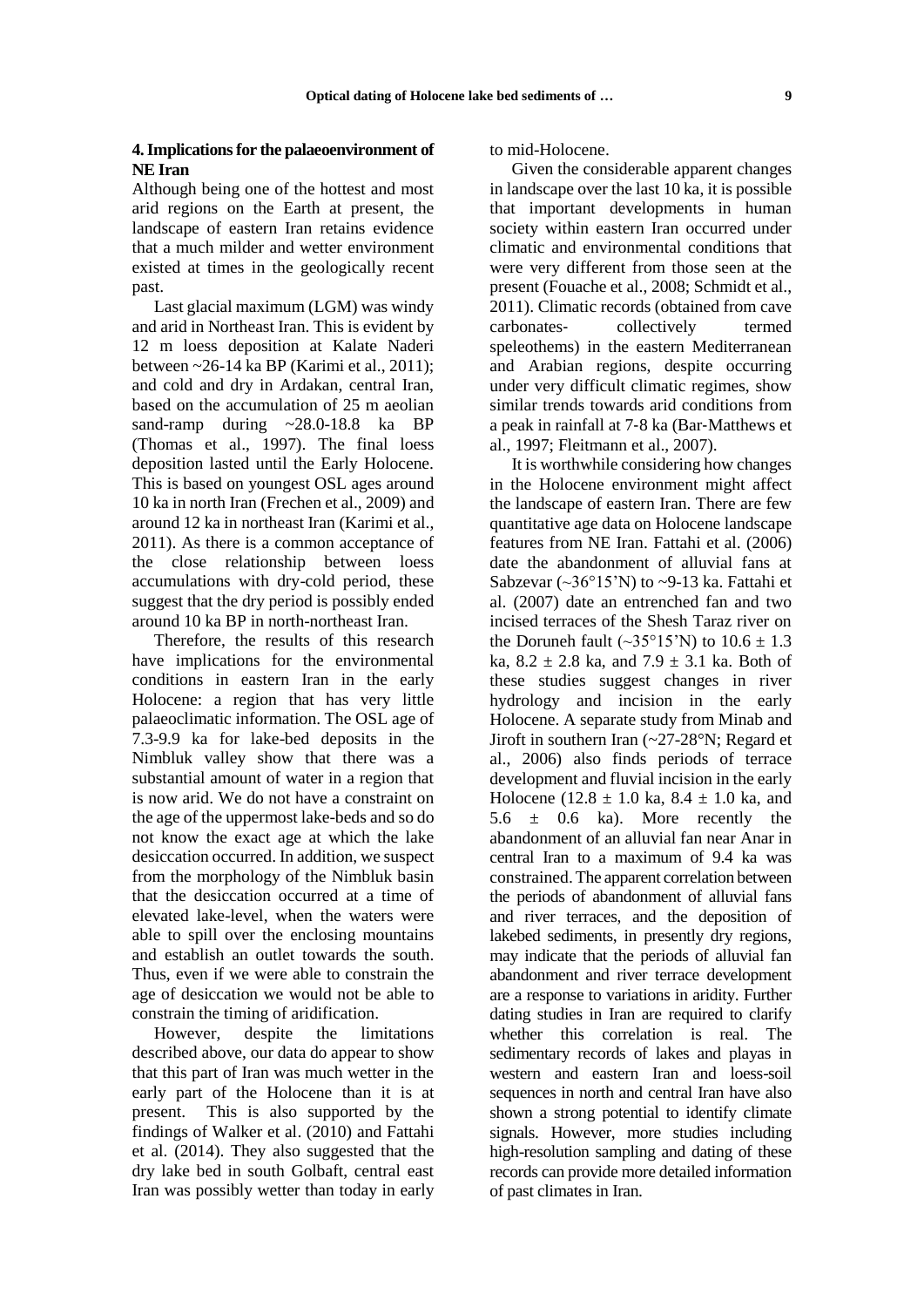#### **Acknowledgements**

We would like to thank Mohammad Madhi Khatib, Mohammad Zarrinkoub and the University of Tehran, the University of Birjand, and the Geological Survey of Iran for their support of our work. We also thank the Leverhulme Trust for funding the project. The first author thanks the flight expenses support of University of Tehran under grant number 6201002/1/10.

#### **References**

- Ambraseys, N. N. and Tchalenko, J. S., 1969, The Dasht-e-Bayaz (Iran) earthquake of August 31, 1968, A field report, Bulletin of the Seismological Society of America, 59, 1751-1792.
- Bar‐Matthews, M., Ayalon, A. and Kaufman, A., 1997, Late quaternary paleoclimate in the Eastern Mediterranean region from stable isotope analysis of speleothems at Soreq cave, Israel. Quat. Res., 47, 155‐168
- Berberian, M., 1976, Contribution to the seismotectonics of Iran (Part II), Report No. 39, Geological Survey of Iran.
- Berger, W. H., 1994, Quaternary fourier stratigraphy: orbital templates and Milankovitch anomalies, In: Math, Geol. 26, 769-781. Doi: 10.1007/BF02083116
- Botema, S., 1986, A late quaternary pollen diagram from Lake Urmia (north western Iran), Review of Palaeobotany and Palynology, 47, 241-61.
- Dansgaard, W., Johnsen, S. J., Clausen, H. B., Dahl-Jensen, D., Gundestrup, N. S., Hammer, C. U., Hvidberg, C. S., Steffensen, J. P., Sveinbjörnsdottir, A. E., Jouzel, J. and Bond, G., 1993, Evidence for general instability of past climate from a 250-kyr ice-core record, In: Nature 364, 218-220, Doi:10.1038/364218a0
- Djamali, M., de Beaulieu, J.-L., Shahhosseini, M., Andrieu-Ponel, V., Ponel, P., Amini, A., Akhani, H., Leroy, S. A. G., Stevens, L., Lahijani, H. and Brewer, S., 2008, A late pleistocene long pollen record from Lake Urmia, Iran, In: Quat. Res., 69, 413-420, Doi:10.1016/j.yqres.
- Fattahi, M., Walker, R., Hollingsworth, J., Bahroudi, A., Nazari, H., Talebian, M., Armitage, S. and Stokes, S., 2006, Holocene slip-rate on the Sabzevar thrust fault, NE Iran, determined using optically

stimulated luminescence (OSL), Earth and Planetary Science Letters, 245, 673- 684.

- Fattahi, M., Walker, R. T., Khatib, M. M., Dolati, A. and Bahroudi, A., 2007, Sliprate estimate and past earthquakes on the Doruneh fault, eastern Iran, Geophysical Journal International, 168, 691-709
- Fattahi, M., Walker, R. T., Talebian, M., Sloan, R. A. and Rasheedi, A., 2014, Late quaternary active faulting and landscape evolution in relation to the Gowk Fault in the south Golbaf Basin, S.E. Iran, Geomorphology, 204, 334-343.
- Fleitmann, D., Stephen, J., Burnsb, A. M., Mudelseed, M., Kramersa, J., Villaa, I., Neffc, U., Al-Subbarye, A. A., Buettnera, A., Hipplera, D. and Matter, A., 2007, Holocene ITCZ and Indian monsoon dynamics recorded in stalagmites from Oman and Yemen (Socotra), Quat. Sci. Revs., 26, 170‐188
- Frechen, M., Kehl, M., Rolf, C., Sarvati, R. and Skowronek, A., 2009, Loess chronology of the Caspian Lowland in Northern Iran, Quaternary International, 198, 220-233.
- Fouache, E., Cosandey, C., Adle, C., Casanova, M., Francfort, H. P., Madjidzadeh, Y., Tengberg, M., Sajadi, M., Shirazi, Z. and Vahdati, A., 2008, A study of the climatic crisis of the end of the third Millenium BC in southeastern Iran through the lens of geomorphology and archaeology, Proceedings of the 10thAnnual Symposium on Iranian Archaeology, Bandar Abbas, Iran.
- Griffiths, H. E.; Schwalb, A. and Stevens, L., 2001, Environmental change in southwestern Iran: the Holocene ostracod fauna of Lake Mirabad, In: The Holocene, 11, 747-764. Doi: 10.1191/09596830195771
- Iran-UNFCCC, 2003, Initial national communication report of Iran to UNFCCC (United nation framework convention on climate change) in 2003.
- Jackson, J. and McKenzie, D., 1984, Active tectonics of the Alpine-Himalayan belt between Turkey and Pakistan, Geophysical Journal of the Royal Astronomical Society, 77, 185-264.
- Johnsen, S. J., Clausen, H. B., Dansgaard, W., Fuhrer, K., Gundestrup, N., Hammer, C. U., Iversen, P., Jouzel, J.,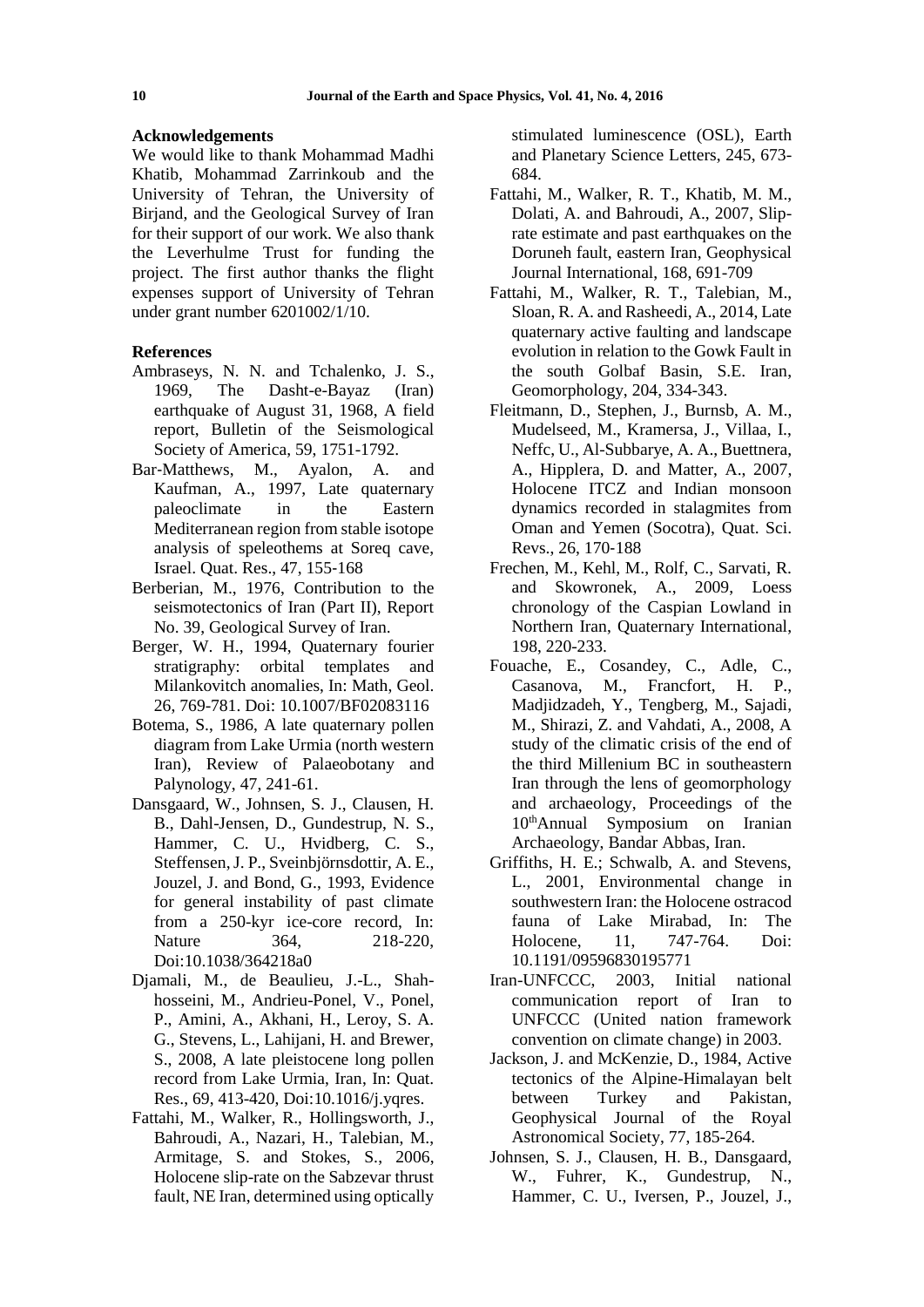Stauffer, B. and Steffensen, J. P., 1992, Irregular glacial interstadials recorded in a new Greenland ice core, Nature, 359, 311-313, Doi:10.1038/359311a0.

- Jones, M., Djamali, M., Stevens, L., Heyvaert, V., Askari, H., Noorollahi. D. and Weeks, L., 2013, Mid-Holocene environmental and climatic change in iran, Environment, ecology, landscape and subsistence ancient Iran and its neighbours, Local Developments and Long-range interactions in the  $4<sup>th</sup>$ Millennium BC ISBN: 9781782972273 Oxbow Books Series, The British Institute of Persian Studies Archaeological Monographs Series III.
- Karimi, A., Frechen, M., Khademi, H., Kehl, M. and Jalalian, A., 2011, Hronostratigraphy of loess deposits in northeast Iran, Quaternary International, 234, 124-132.
- Kehl, M., 2009, Quaternary climate change in Iran, Erdkunde, 63(1), 1-17.
- Kelts, K. and Shahrabi, M., 1986, Holocene sedimentology of hypersaline Lake Urmia, northwestern Iran, In: Palaeogeogr, Palaeoclimat, Palaeoecol, 54, 105-130.
- Krinsley, D. B., 1970, A geomorphological and paleoclimatological study of the playas of Iran, US Geol. Surv., Contr. No. PRO CP 70-800. Washington, D.C.
- Molanejad, M. and Ranjbar, A., 2014, Climatic extreme events over Iran, Observation and future projection, 3<sup>rd</sup> Meeting of COMSATS' International Thematic Research Group on 'Climate Change and Environmental Protection' (Islamabad, Pakistan).
- Meyer, B. and Le Dortz, K., 2007, Strikeslip kinematics in Central and Eastern Iran, estimating fault slip-rates averaged over the Holocene, Tectonics, 26, TC5009, doi: 10.1029/2006TC002073.
- Murray, A. S. and Wintle, A. G., 2000, Luminescence dating of quartz using an improved single-aliquot regenerativedose protocol, Radiat. Meas, 32, 57-73.
- Rahmstorf, S. and Schellnhuber, H. J., 2006, Der Klimawandel, Beck Verlag, Munich, 144 pp.
- Ramezani, E., Marvie Mohadjer, R. M., Knapp, H.-D., Ahmadi, H. and Joosten, H., 2008, The late-Holocene vegetation history of the Central Caspian

(Hyrcanian) forests of northern Iran, in: The Holocene, 18, 307-321, Doi: 10.1177/0959683607086768.

- Rohling, E. J. and Pälike, H., 2005, Centennial-scale climate cooling with a sudden cold event around 8,200 years ago, in: Nature, 434, 975-979, Doi: 10.1038/nature03421
- Regard, V., Bellier, O., Braucher, R., Gasse, F., Bourles, D., Mercier, J, Thomas, J-C., Abbassi, M. R., Shabanian, E. and Soleymani, Sh., 2006, 10Be dating of alluvial deposits from Southeastern Iran (the Hormoz Strait area), Palaeogeography, Plaeoclimatology, Palaeoecology, 242, 36-53.
- Rhodes, E. J., 2000, Observations of thermal transfer OSL signals in glacigenic quartz, Radiation Measurements, 32, 595-602.
- Schmidt, A., Quigley, M., Fattahi, M., Azizi, G., Maghsoudi, M. and Fazeli, H., 2011, Holocene settlement shifts and palaeoenvironments on the Central Iranian plateau, disentangling linked systems, The Holocene, 21(4), 583-595.
- Stevens, L.; Wright, H. E. and Ito, E., 2001, Proposed changes in seasonality of climate during the Late glacial and Holocene at Lake Zeribar, Iran, in: The Holocene 11, 745-755, Doi: 10.1191/09596830195762
- Stevens, L. R., Ito, E., Schwalb, A. and Wright, H. E. Jr., 2006, Timing of atmospheric precipitation in the Zagros Mountains inferred from a multi-proxy record from Lake Mirabad, Iran, in: Quat. Res., 66, 494-500, Doi:10.1016/j.yqres.2006.06.008.
- Tchalenko, J. S. and Ambraseys, N. N., 1970, Structural analysis of the Dasht-e-Bayaz (Iran) earthquake fractures, Geological Society of America Bulletin, 81, 41-60.
- Tchalenko, J. S. and Berberian, M., 1975, Dasht-e-Bayaz fault, Iran, earthquake and earlier related structures in bed-rock, Geological Society of America Bulletin, 86, 703-709.
- Thomas, D. S. G., Bateman, M. D., Mehrshahi, D. and O'Hara, S. L., 1997, Development and environmental significance of an eolian sand ramp of last-glacial age, Central Iran, Quaternary Research, 48, 155-161.
- Van Zeist, W. and Bottema, S., 1977,